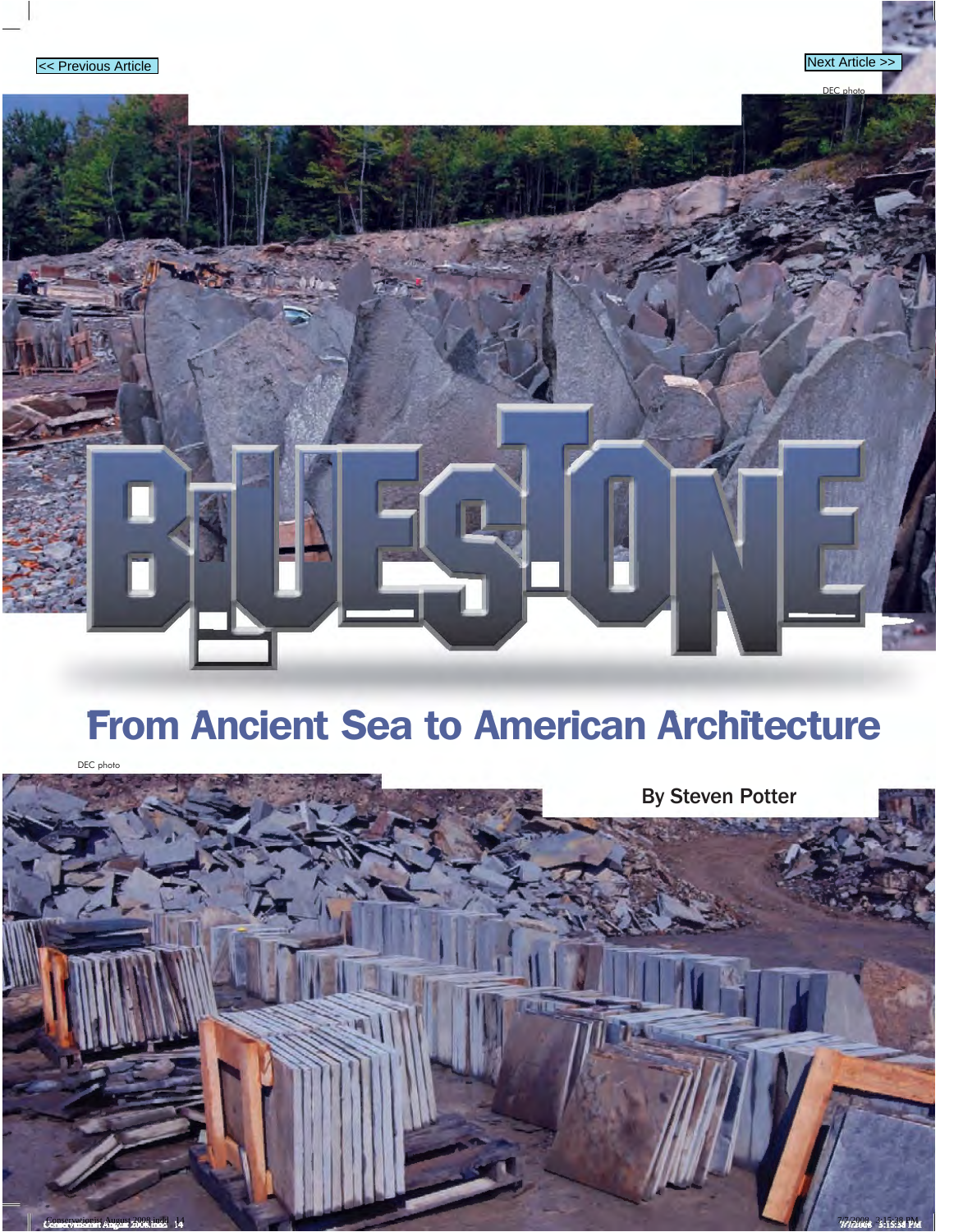DEC photo Val Washington, deputy commissioner of DEC's Office of Remediation and

Materials Management that regulates bluestone, observes mining at Simply Stone quarry, LLC in Deposit (Broome County).

The future for one of New York's oldest industries has never looked **brighter,** thanks to a cooperative effort between bluestone miners and the Department of Environmental Conservation's (DEC) Division of Mineral Resources.

Munost everyone who lives<br>
in and around the Catski<br>
Mountain region has<br>
heard of the bluestone<br>
the bluestone in and around the Catskill Mountain region has heard of the bluestone industry, but not many people know much about bluestone. The word dates back to the origins of the Catskill quarry industry which began in Ulster County in the mid 1800s. Back then, the majority of the stone quarried was actually blue or bluish-gray. Today, the term "bluestone" is used to describe stone that consists of evenly layered sandstones that split easily into thin, smooth slabs. They are found in a variety of colors besides blue:

green, brown, pink, purple, and red, to name a few. The bluestone of this region is exclusive to southcentral New York and north east Pennsylvania and cannot be found commercially anywhere else in the United States or Canada.

The sand-size grains that make up bluestone were deposited during the Middle to Upper Devonian Period of the Paleozoic Era, roughly 345 to 370 million years ago. The Devonian Period is often referred to as the "Age of Fishes," when sharks and early amphibians inhabited the waters. The bluestone found in New York State was deposited as part

of the Catskill Delta, which placed mineral grains and rocky deposits into an ancient sea that covered the majority of present-day New York. The deposits were formed as a result of the erosion of the Acadian Mountains, the ancestral name for the present-day Appalachian Mountains.

This origin has influenced bluestone's mineral composition, making it very durable. It is resistant to wear, changes in temperature, and shifts in pressure. It also splits easily into manageable layers with relative ease, making it ideal for use as architectural and building stone.

*New York State Conservationist, August 2008*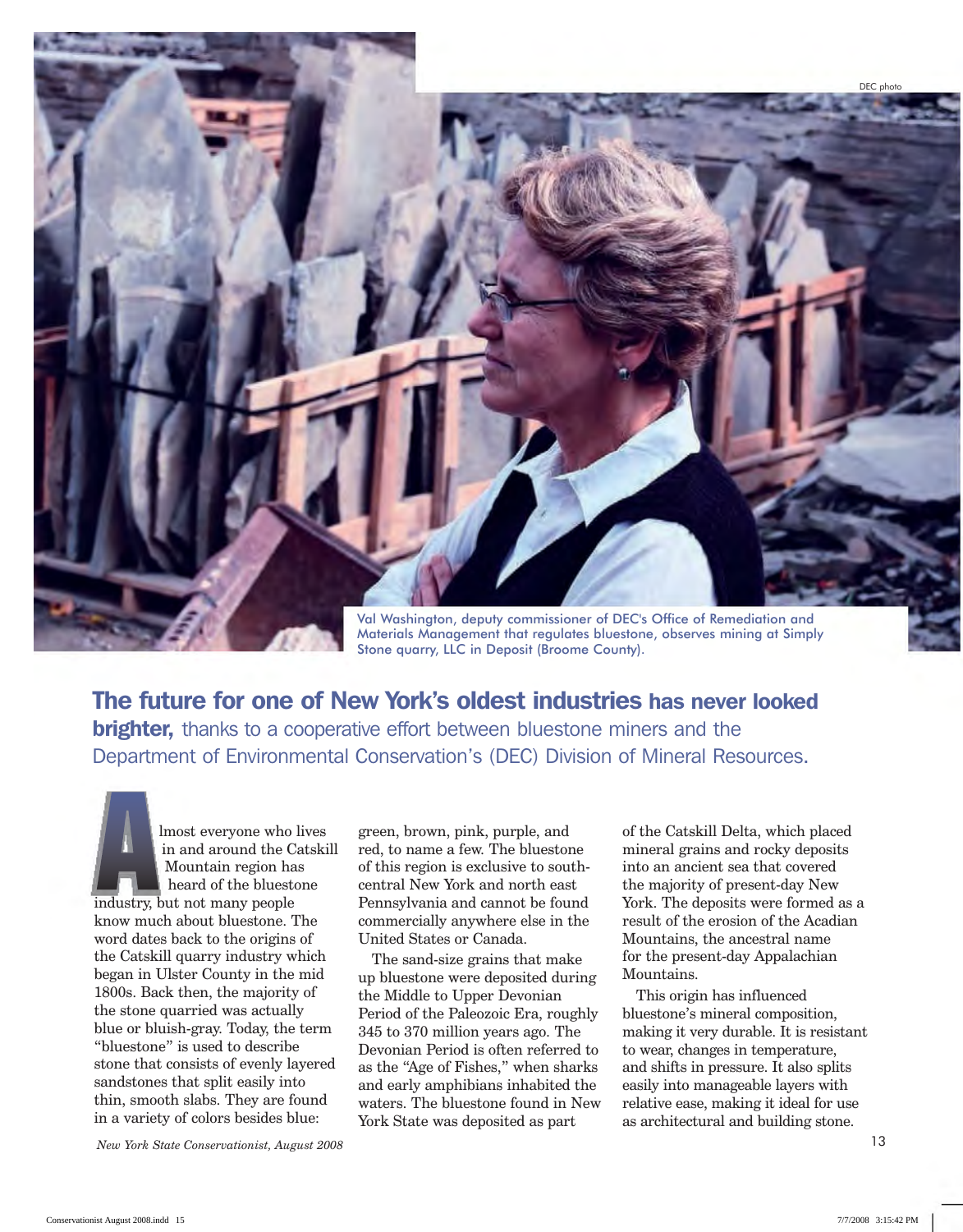

New York bluestone can be seen at universities (Cornell), museums (Fenimore House in Cooperstown), hospitals (Bellevue in New York City), performing arts centers (Bethel Center for the Arts and

Unlike most types of stone quarries, which remove large masses of stone, bluestone quarries are *"*vein mining*"* operations. The most economical and saleable bluestone is found in thin veins of

## The growing bluestone industry is important to construction and architecture nationwide.

Opus 40), and cemeteries (Grant's Tomb restoration). Even England's Stonehenge is constructed of rocks called bluestone, although their sandstone has a different origin from those in the Catskills. Bluestone has been used for sidewalks, curbing, patios, fireplaces and a host of other structural and decorative uses.

While the bluestone industry has been around for more than 200 years, the advent of heavy excavation machinery, better transportation, and stone removal techniques have changed the way bluestone quarries are operated today. However, much remains the same. Bluestone miners typically explore for, and mine, the product at sites that are high in elevation and on steep slopes. Sites are often remote with difficult access. Mining is usually seasonal, avoiding the winter months. The majority of quarries are less than three acres of affected land and are operated by one to four people, far smaller than most mines.

about 3 to 20 feet. The veins are typically inter-bedded with layers of shales and mudstone which have no commercial value. The life of a

quarry can range from less than a year to more than a hundred years.

Miners still quarry bluestone using the same manual, labor-intensive methods employed for hundreds of years. After they remove large amounts of overburden (shale and mudstone), miners quarry the bluestone using small machinery (bobcats, tractors, diamond-blade gasoline saws), hammers, crowbars, chisels, wedges and drills. The rate of waste to actual product is approximately 10:1. This amount of excess is far more than typical open quarries because of the need to mine from narrow veins. Once the stone is removed, the majority of it is sold by independent quarrymen to regional dealers. After the miners transport the bluestone by pick-up truck, the dealer separates the stone by size and thickness. The quarrymen refer to the locations where this transaction takes place as "docks," a vague reference to longshoremen, despite their distance from the ocean.

The growing bluestone industry is important to construction and architecture nationwide. New York's industry is valued between \$40 and \$100 million annually



Opus 40, a massive sculpture garden built using the rock from an abandoned bluestone quarry, showcases the stone's natural beauty.

*New York State Conservationist, August 2008* 

14